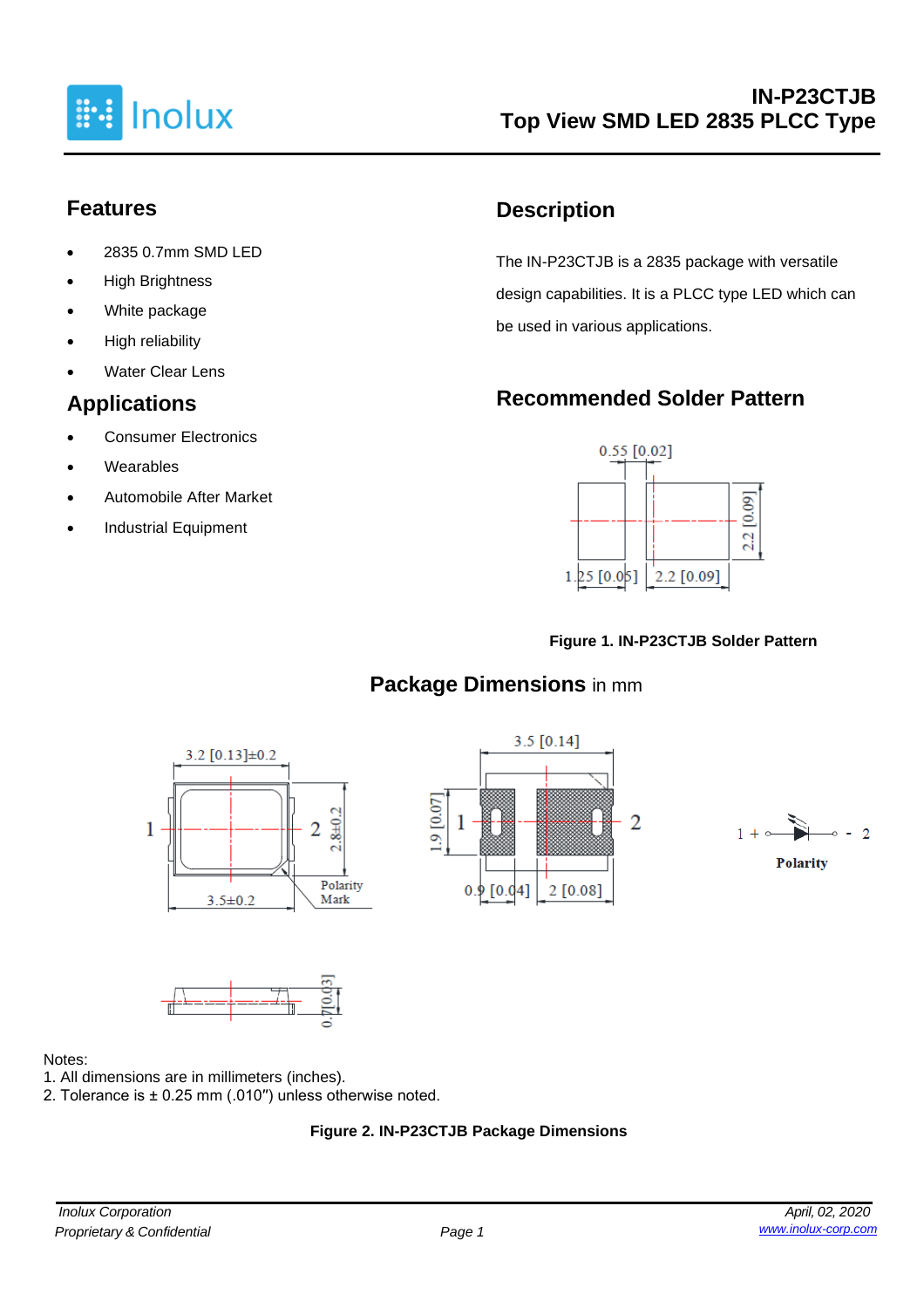

### **Absolute Maximum Rating at 25<sup>o</sup>C** (Note 1)

| <b>Product</b> | <b>Color</b> |     |    | $\mid$ Emission $\mid$ P $_{\sf d}$ (mW) $\mid$ I <sub>F</sub> (mA) $\mid$ I <sub>FP</sub> * (mA) $\mid$ V <sub>R</sub> (V) $\mid$ | $\mathsf{Top}$ (°C)                                                 | Tsт (°C) |
|----------------|--------------|-----|----|------------------------------------------------------------------------------------------------------------------------------------|---------------------------------------------------------------------|----------|
| IN-P23CTJB     | <b>Blue</b>  | 0.2 | 60 | 100                                                                                                                                | $-40^{\circ}$ C~+80 $^{\circ}$ C   $-40^{\circ}$ C~+85 $^{\circ}$ C |          |

#### **Notes**

1. Derate linearly as shown in derating curve.<br>2. Duty Factor = 10%. Frequency = 1 kHz

Duty Factor = 10%, Frequency = 1 kHz

#### **Electrical Characteristics**  $T_A = 25^\circ C$  (Note 1)

| <b>Parameters</b>        | <b>Symbol</b> | Min. | Typ. | Max.    | <b>Unit</b> | <b>Test Condition</b> |
|--------------------------|---------------|------|------|---------|-------------|-----------------------|
| Luminous Intensity       | IV            | 1000 | 1500 | $- - -$ | mcd         | $IF=60mA$             |
| <b>Viewing Angle</b>     | 201/2         |      | 120  |         | Deg         | $IF=60mA$             |
| Peak Emission Wavelength | λp            | ---  | 462  | ---     | nm          | $IF=60mA$             |
| Dominant Wavelength      | λd            | ---  | 465  | ---     | nm          | $IF=60mA$             |
| Spectral Line Half-Width | Δλ            | ---  | 20   | ---     | nm          | $IF=60mA$             |
| <b>Forward Voltage</b>   | VF            | 2.8  | 3.2  | 3.6     | V           | $IF=60mA$             |
| Reverse Current          | <b>I</b> R    |      |      | 10      | μA          | $V_R = 5V$            |

#### **Notes**

1. Luminous intensity is measured with a light sensor and filter combination that approximates the CIE eye-response curve.<br>2. 201/2 is the o-axis angle where the luminous intensity is  $1/2$  the peak intensity

2. 201/2 is the o -axis angle where the luminous intensity is  $1/2$  the peak intensity 3. The dominant wavelength  $(\lambda d)$  is derived from the CIE chromaticity diagram an

3. The dominant wavelength (λd) is derived from the CIE chromaticity diagram and represents the single wavelength which defines the color of the device.

#### **ESD Precaution**

ATTENTION: Electrostatic Discharge (ESD) protection



The symbol above denotes that ESD precaution is needed. ESD protection for GaP and AlGaAs based chips is necessary even though they are relatively safe in the presence of low static-electric discharge. Parts built with AlInGaP, GaN, or/and InGaN based chips are STATIC SENSITIVE devices. ESD precaution must be taken during design and assembly. If manual work or processing is needed, please ensure the device is adequately protected from ESD during the process.

Please be advised that normal static precautions should be taken in the handling and assembly of this device to prevent damage or degradation which may be induced by electrostatic discharge (ESD).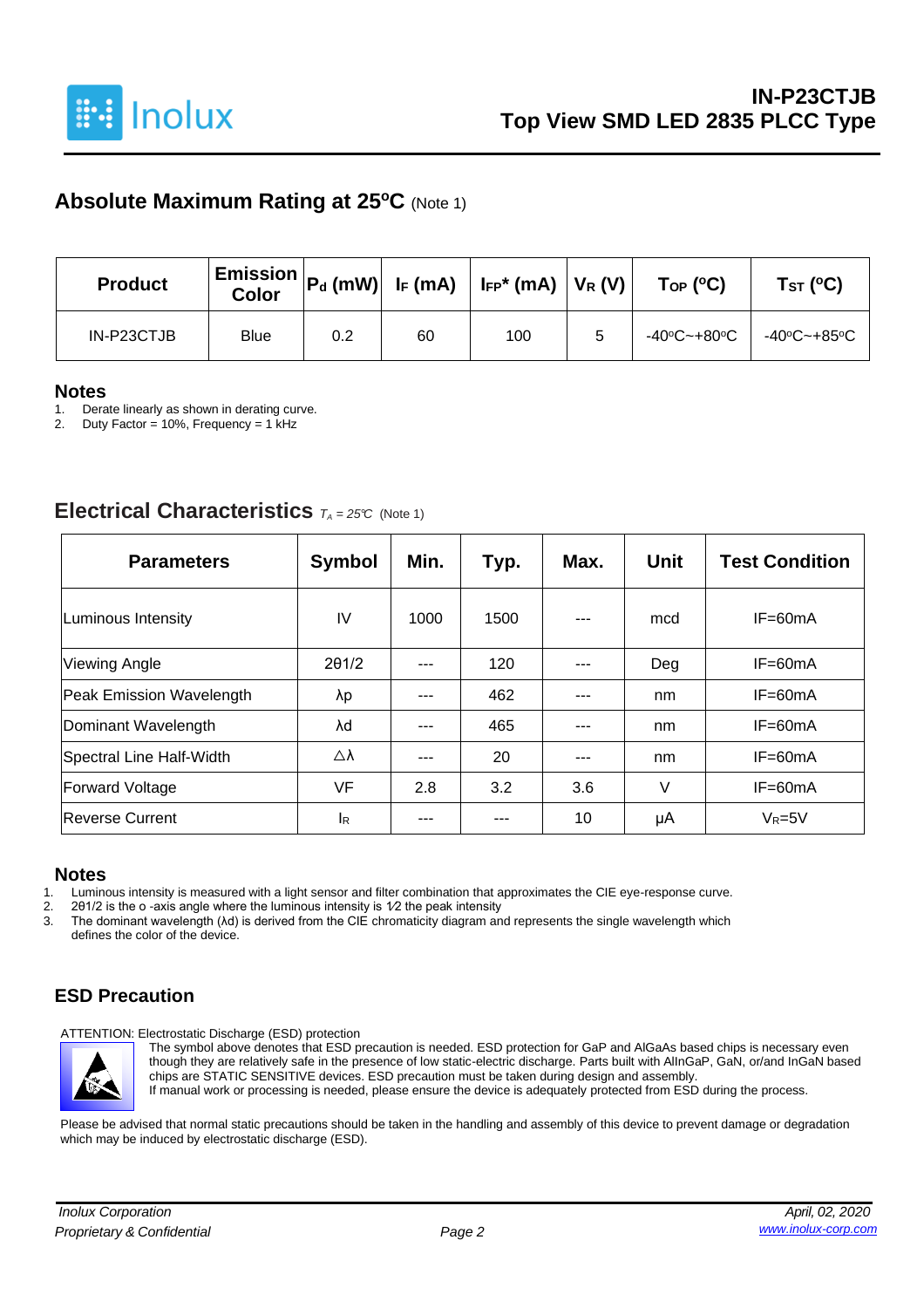

# **Typical Characteristic Curves**



#### Forward Current Derating Curve





Luminous Intensity & Forward Current



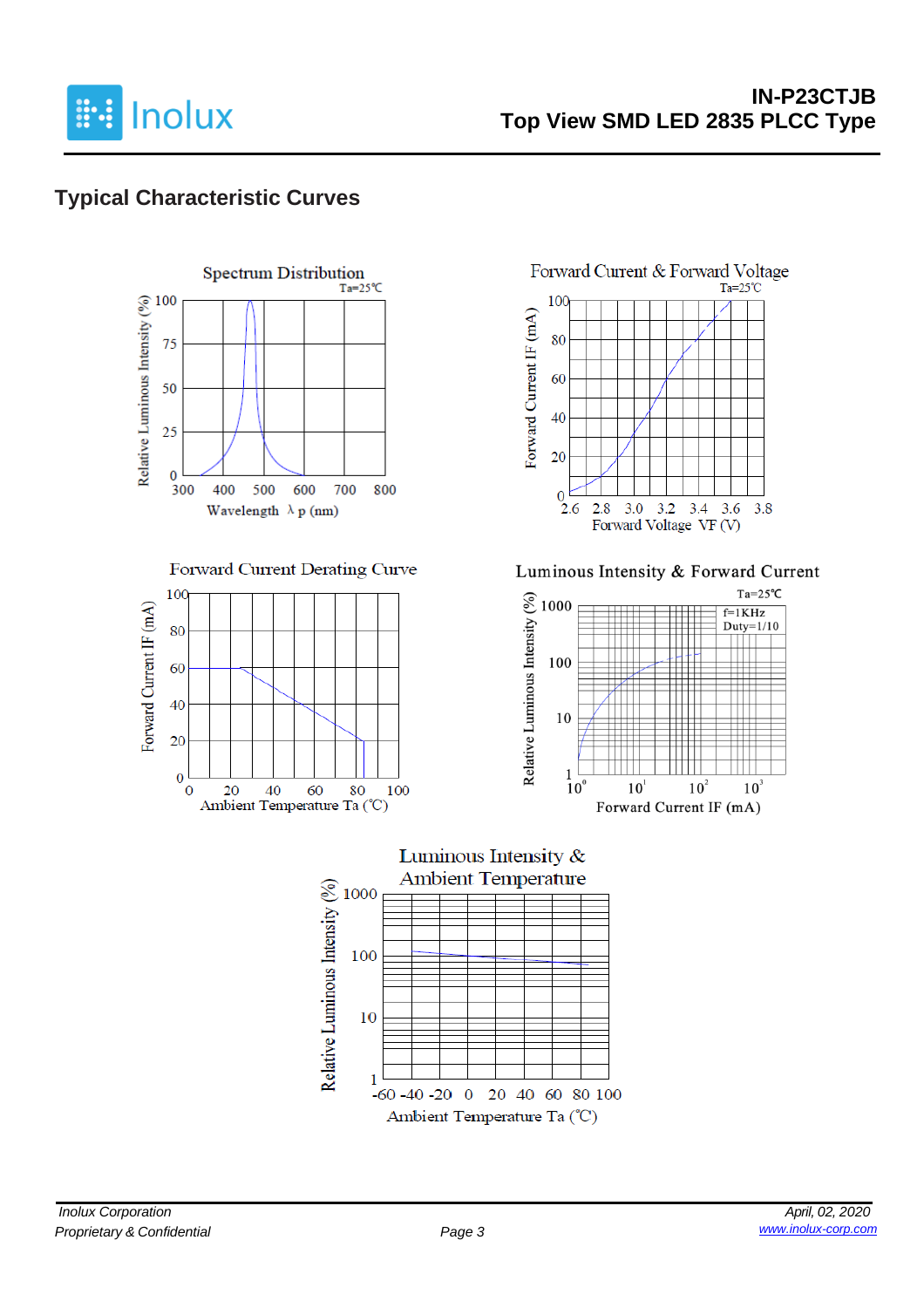

# **Typical Characteristic Curves – Radiation Pattern**



# **Ordering Information**

| Product    | <b>Emission Color</b> | <b>Test Current</b><br>$I_F$ (mA) | Luminous Intensity<br>$I_V$ (mcd)<br>'Typ.) | Forward<br>Voltage<br>$V_F(V)$<br>(Typ.) | Orderable<br>Part Number |
|------------|-----------------------|-----------------------------------|---------------------------------------------|------------------------------------------|--------------------------|
| IN-P23CTJB | <b>Blue</b>           | 60                                | 1500                                        | 3.2                                      | IN-P23CTJB               |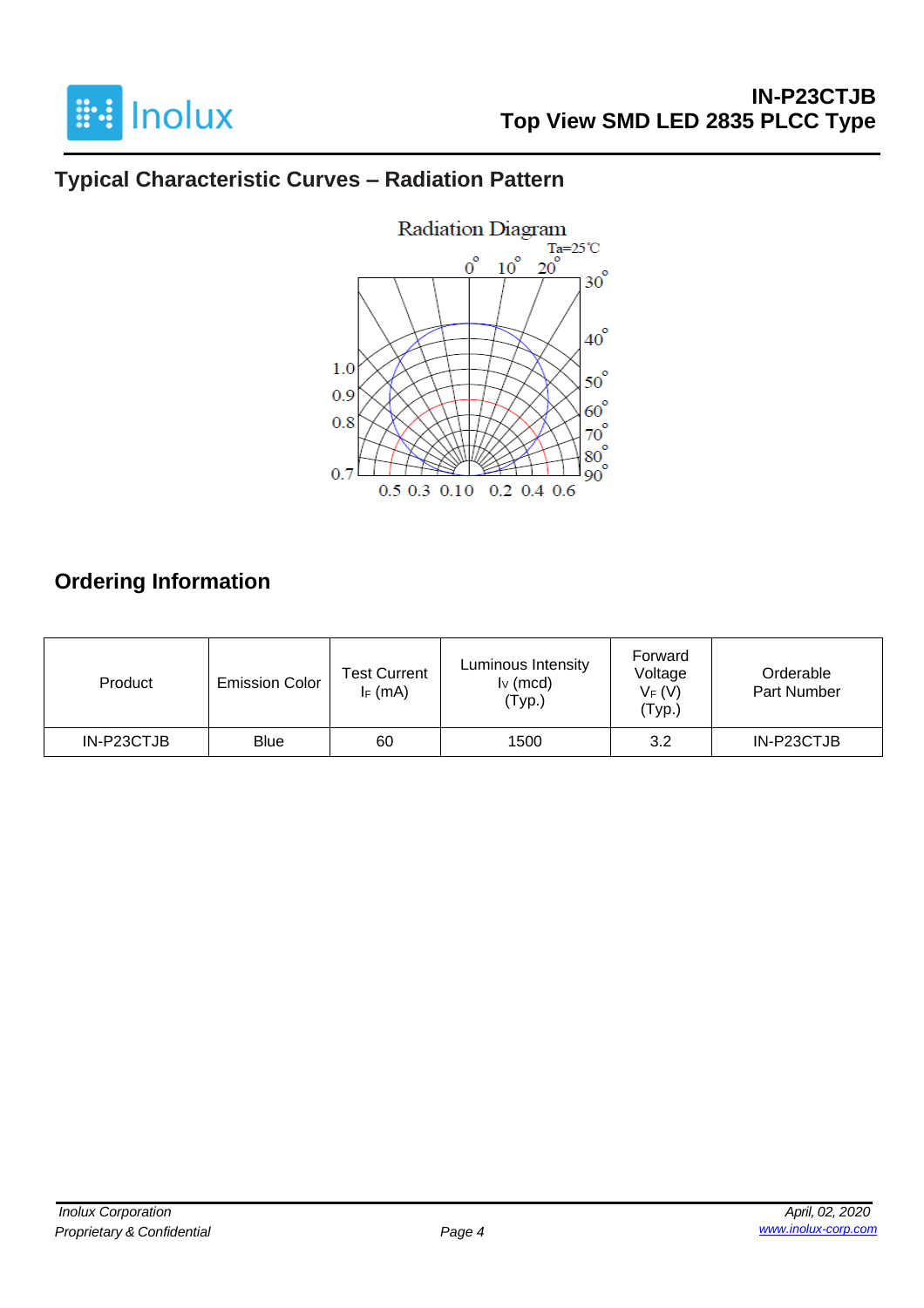

# **Label Specifications**



#### **Inolux P/N:**

|               | N | $\overline{\phantom{a}}$ | P                     | 2                    | 3 | $\mathsf C$         | T                  |          | B       | $\overline{\phantom{0}}$ | х | X | X | X. |
|---------------|---|--------------------------|-----------------------|----------------------|---|---------------------|--------------------|----------|---------|--------------------------|---|---|---|----|
|               |   |                          | Material              | Package<br>Variation |   | Orientation         | Current            | Color    |         | Customized<br>Stamp-off  |   |   |   |    |
| Inolux<br>SMD |   |                          | $P = P L C C$<br>Type |                      |   | 23C=PLCC2 2835 Slug | $T = Top$<br>Mount | $J=60mA$ | B= Blue |                          |   |   |   |    |

#### **Lot No.:**

| -        |  |                     |       | 01   | 24     | 001 |
|----------|--|---------------------|-------|------|--------|-----|
| Internal |  | Year (2018, 2019, ) | Month | Date | Serial |     |
| Tracker  |  |                     |       |      |        |     |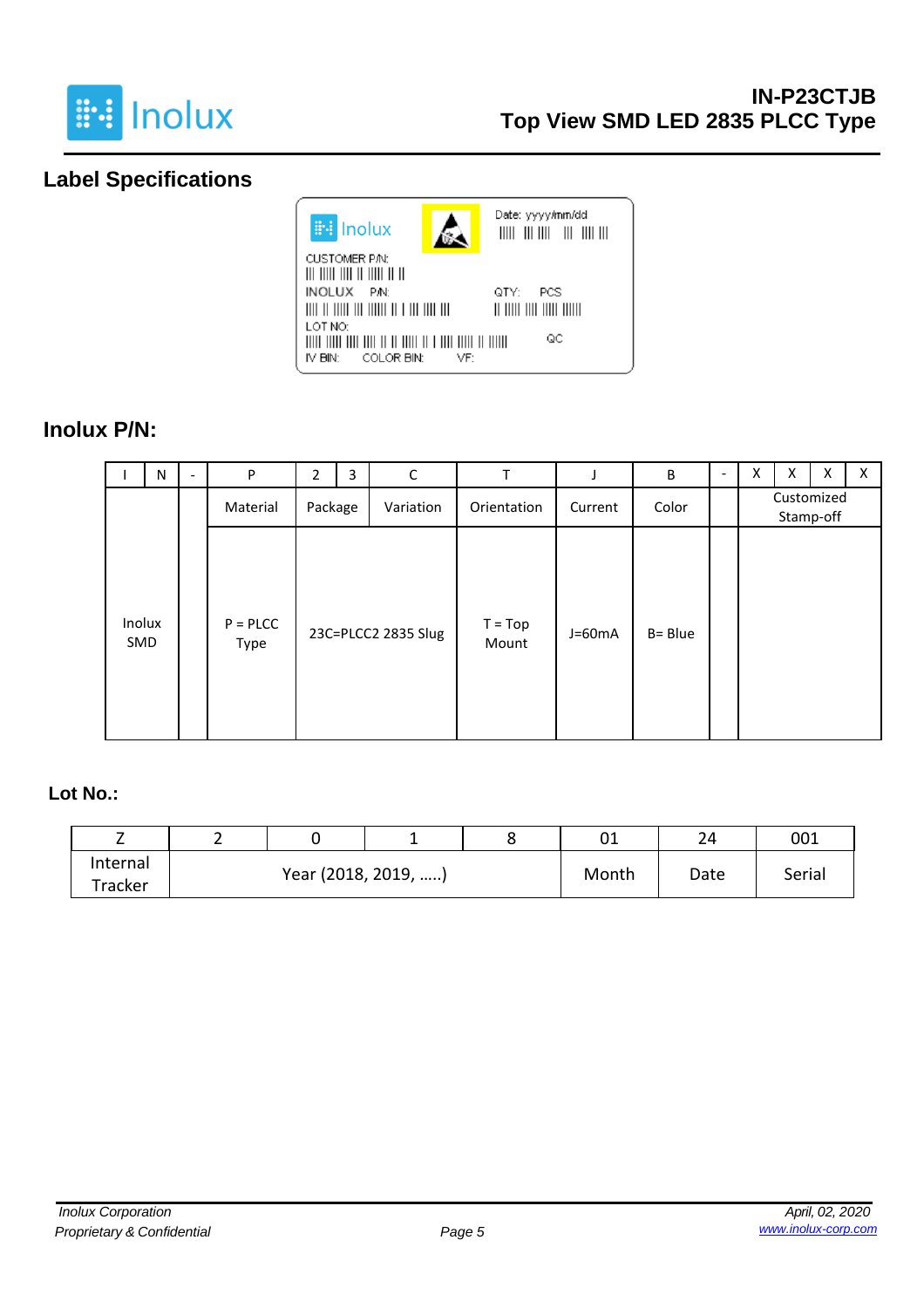

# **Packaging Information: 4000pcs Per Reel**

# Tape Dimension



### Reel Dimension



Unit: mm Tolerance:  $\pm$  0.25mm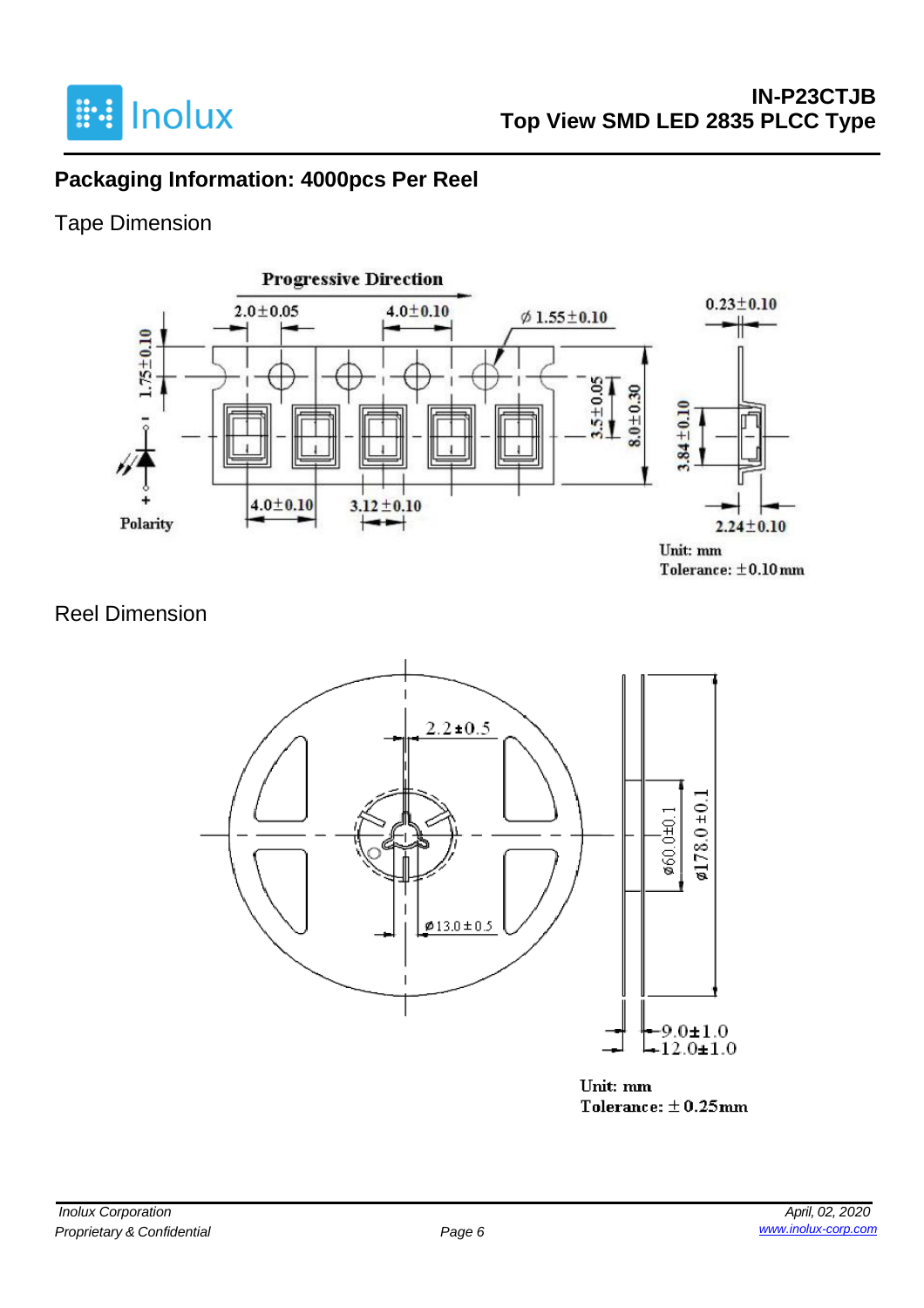

# Packing Dimension



5 boxes per carton are available depending on shipment quantity.

|              | Specification        | Material                         | Quantity         |
|--------------|----------------------|----------------------------------|------------------|
| Carrier tape | Per EIA 481-1A specs | Conductive black tape            | 4000pcs per reel |
| Reel         | Per EIA 481-1A specs | lConductive black                |                  |
| Label        | <b>IN</b> standard   | lPaper                           |                  |
| Packing bag  | 220x240mm            | Aluminum laminated bag/no-zipper | One reel per bag |
| Carton       | <b>IN standard</b>   | Paper                            | Non-specified    |

Others:

Each immediate box consists of 5 reels. The 5 reels may not necessarily have the same lot number or the same bin combinations of Iv,  $\lambda_D$  and Vf. Each reel has a label identifying its specification; the immediate box consists of a product label as well.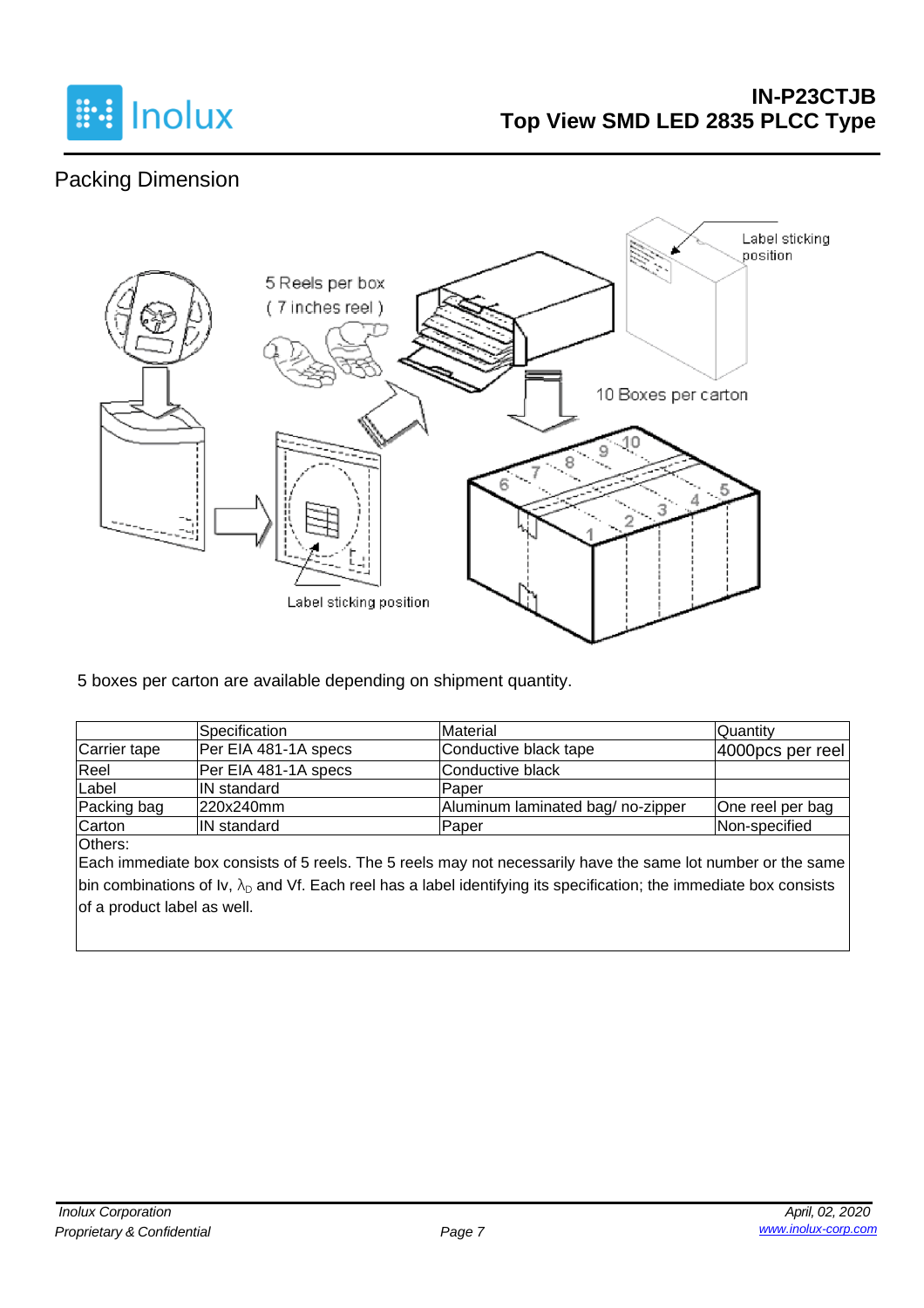

# **Dry Pack**

All SMD optical devices are **MOISTURE SENSITIVE**. Avoid exposure to moisture at all times during transportation or storage. Every reel is packaged in a moisture protected anti-static bag. Each bag is properly sealed prior to shipment.

Upon request, a humidity indicator will be included in the moisture protected anti-static bag prior to shipment.

The packaging sequence is as follows:



# **Reflow Soldering**

- Recommended tin glue specifications: melting temperature in the range of 178~192 <sup>o</sup>C
- The recommended reflow soldering profile is as follows (temperatures indicated are as measured on the surface of the LED resin):

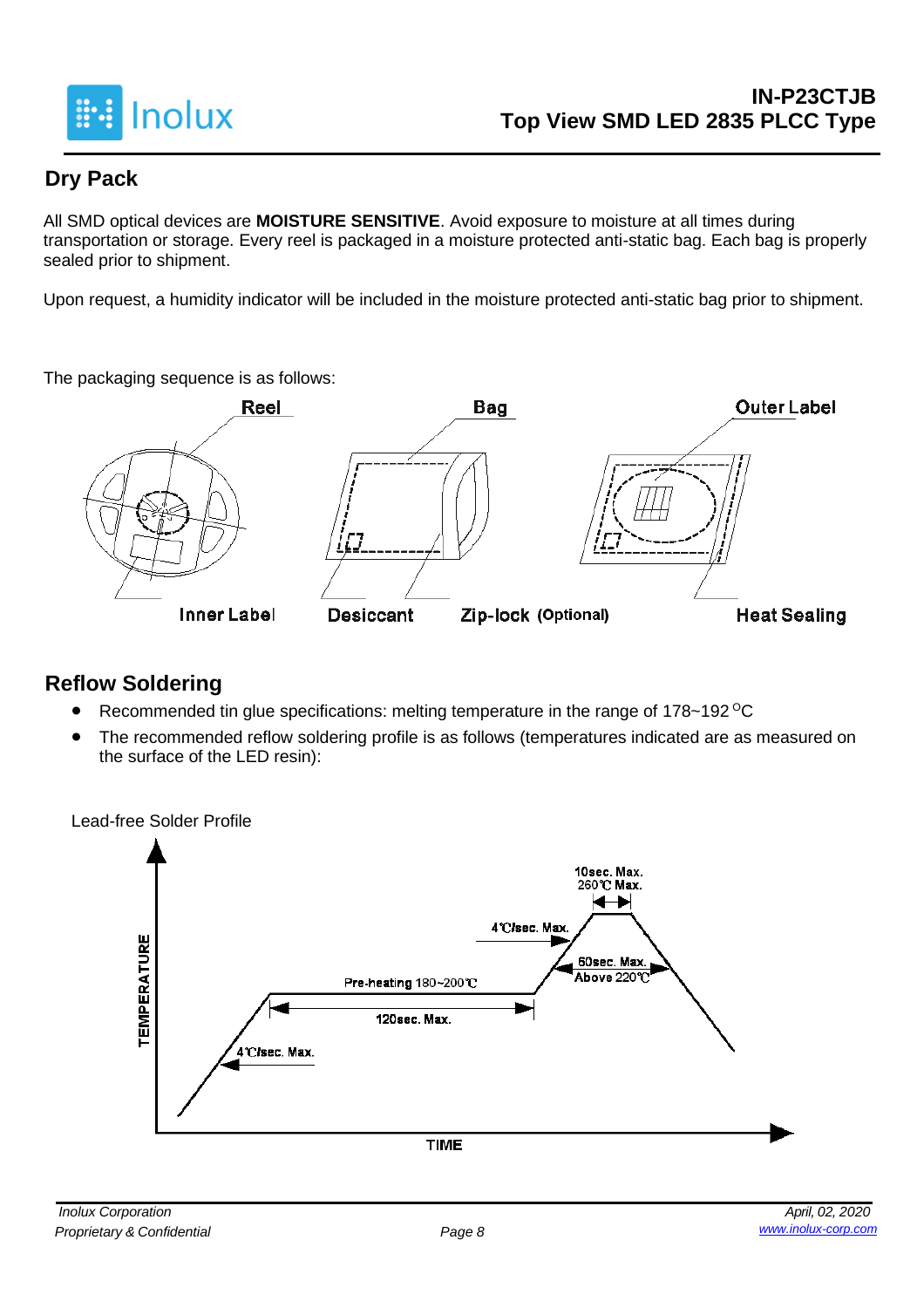

# **Precautions**

- Avoid exposure to moisture at all times during transportation or storage.
- Anti-Static precaution must be taken when handling GaN, InGaN, and AlInGaP products.
- It is suggested to connect the unit with a current limiting resistor of the proper size. Avoid applying a reverse voltage.
- Avoid operation beyond the limits as specified by the absolute maximum ratings.
- Avoid direct contact with the surface through which the LED emits light.
- If possible, assemble the unit in a clean room or dust-free environment.

### **Reworking**

- Rework should be completed within 5 seconds under  $260^{\circ}$ C.
- The iron tip must not come in contact with the copper foil.
- Twin-head type is preferred.

### **Cleaning**

Following are cleaning procedures after soldering:

- An alcohol-based solvent such as isopropyl alcohol (IPA) is recommended.
- Temperature x Time should be  $50^{\circ}$ C x 30sec. or <30 $^{\circ}$ C x 3min
- Ultra sonic cleaning: < 15W/ bath; bath volume ≤ 1liter
- Curing:  $100^{\circ}$ C max, <3min

# **Cautions of Pick and Place**

- Avoid stress on the resin at elevated temperature.
- Avoid rubbing or scraping the resin by any object.
- Electro-static may cause damage to the component. Please ensure that the equipment is properly grounded. Use of an ionizer fan is recommended.